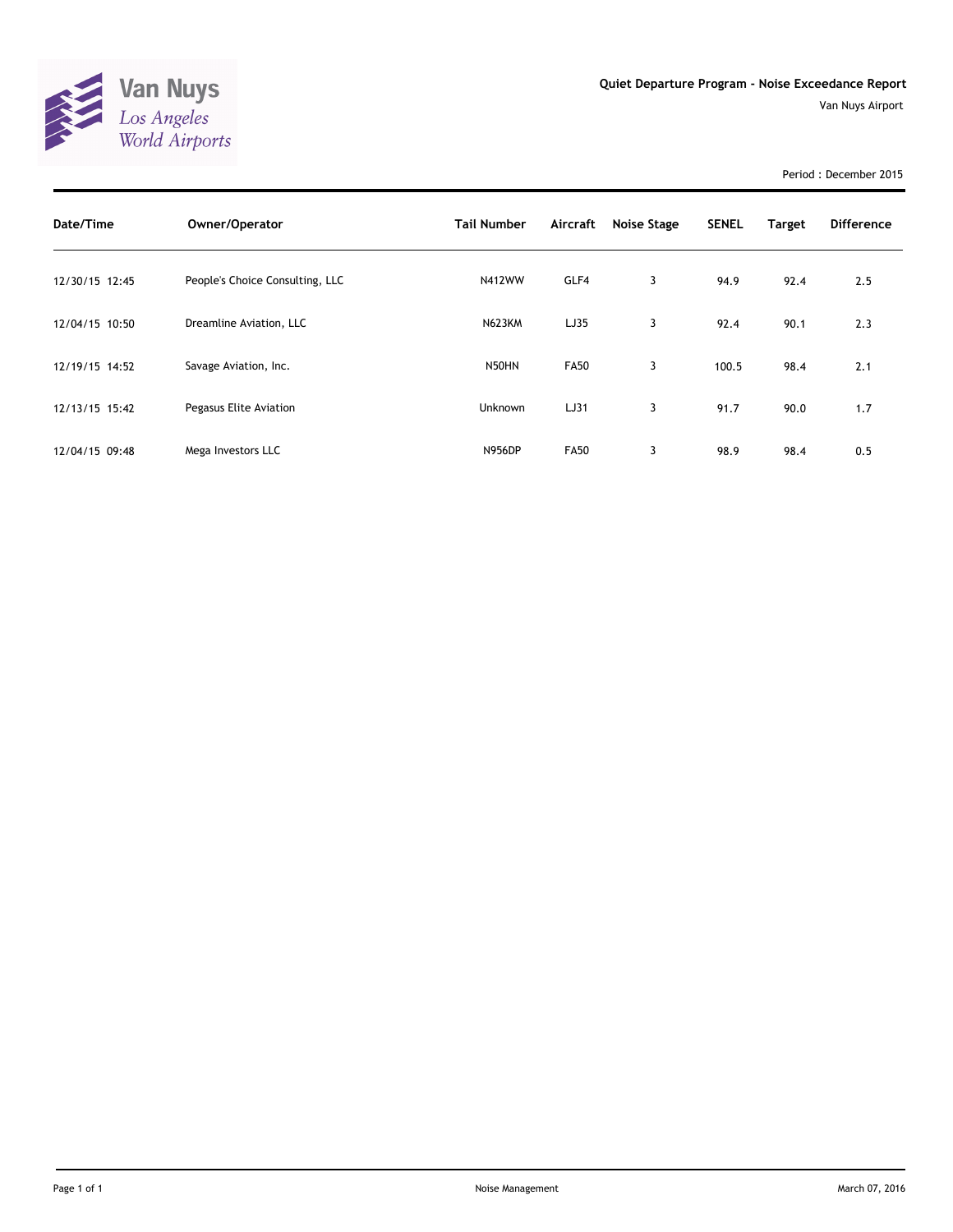

Period : December 2015

| Owner/Operator                                      | <b>Departures Exceeding</b><br><b>Target Noise Level</b> | <b>Total Southbound</b><br>Jet Departures |
|-----------------------------------------------------|----------------------------------------------------------|-------------------------------------------|
| Mega Investors LLC                                  | 1                                                        | 1                                         |
| People's Choice Consulting, LLC                     | 1                                                        |                                           |
| Savage Aviation, Inc.                               |                                                          |                                           |
| Pegasus Elite Aviation                              |                                                          | 22                                        |
| Dreamline Aviation, LLC                             | 1                                                        | 23                                        |
| 26 North Aviation, Inc.                             | 0                                                        | $\mathbf{1}$                              |
| 304MC II LLC                                        | 0                                                        | 1                                         |
| 650 Leasing, LLC                                    | 0                                                        |                                           |
| ABBVIE US LLC                                       | 0                                                        |                                           |
| ACS LEASING LLC                                     | 0                                                        |                                           |
| Adams Office, LLC                                   | 0                                                        |                                           |
| Aero Jet Services, LLC                              | 0                                                        |                                           |
| Aeropremiere, LLC                                   | 0                                                        |                                           |
| AG Spanos Jet Center, Inc.                          | 0                                                        |                                           |
| Aguila Aviation, LLC                                | 0                                                        |                                           |
| Air Finance Corporation                             | 0                                                        |                                           |
| Air Rutter International DBA JetFlite International | 0                                                        |                                           |
| Allen Lund Company, Inc.                            | 0                                                        |                                           |
| ALTEN CONSULTING LLC                                | 0                                                        |                                           |
| Ambrose Corporation                                 | 0                                                        |                                           |
| American International Group, Inc.                  | 0                                                        |                                           |
| Andreini & Company                                  | 0                                                        |                                           |
| ANTON AIR LLC                                       | 0                                                        |                                           |
| Asia Aviation Company Pte. Ltd                      | 0                                                        |                                           |
| ATI Jet, Inc.                                       | 0                                                        |                                           |
| Aviation Concepts, Inc.                             | 0                                                        |                                           |
| Aviation Leasing Group, Inc.                        | 0                                                        |                                           |
| <b>AVJET Corporation</b>                            | 0                                                        |                                           |
| <b>BANK OF UTAH TRUSTEE</b>                         | 0                                                        |                                           |
| Bay Jet, LLC                                        | 0                                                        |                                           |
| Berggruen Holdings, Ltd.                            | 0                                                        |                                           |
| Bilton Aircraft Management, Inc.                    | 0                                                        |                                           |
| <b>Blue Skies LLC</b>                               | 0                                                        | 1                                         |
| BM Jet Aviacion Privada del Med. Occ.               | 0                                                        |                                           |
| Canyon Gate Flight Services                         | 0                                                        |                                           |
| <b>CESSNA AIRCRAFT CO</b>                           | 0                                                        | 1                                         |
| <b>CESSNA AIRCRAFT COMPANY</b>                      | 0                                                        | 1                                         |
| <b>Chevron Aviation Services</b>                    | 0                                                        |                                           |
| <b>CHRISTIAN EAGLES CORP</b>                        | 0                                                        |                                           |
| Cinco Air Charter, LLC                              | 0                                                        |                                           |
| Clark, Jeff Ray                                     | 0                                                        | 1                                         |

The Van Nuys Airport Fly Friendly - Quiet Departure Program asks that operators of jet aircraft use manufacturer's or NBAA quiet departure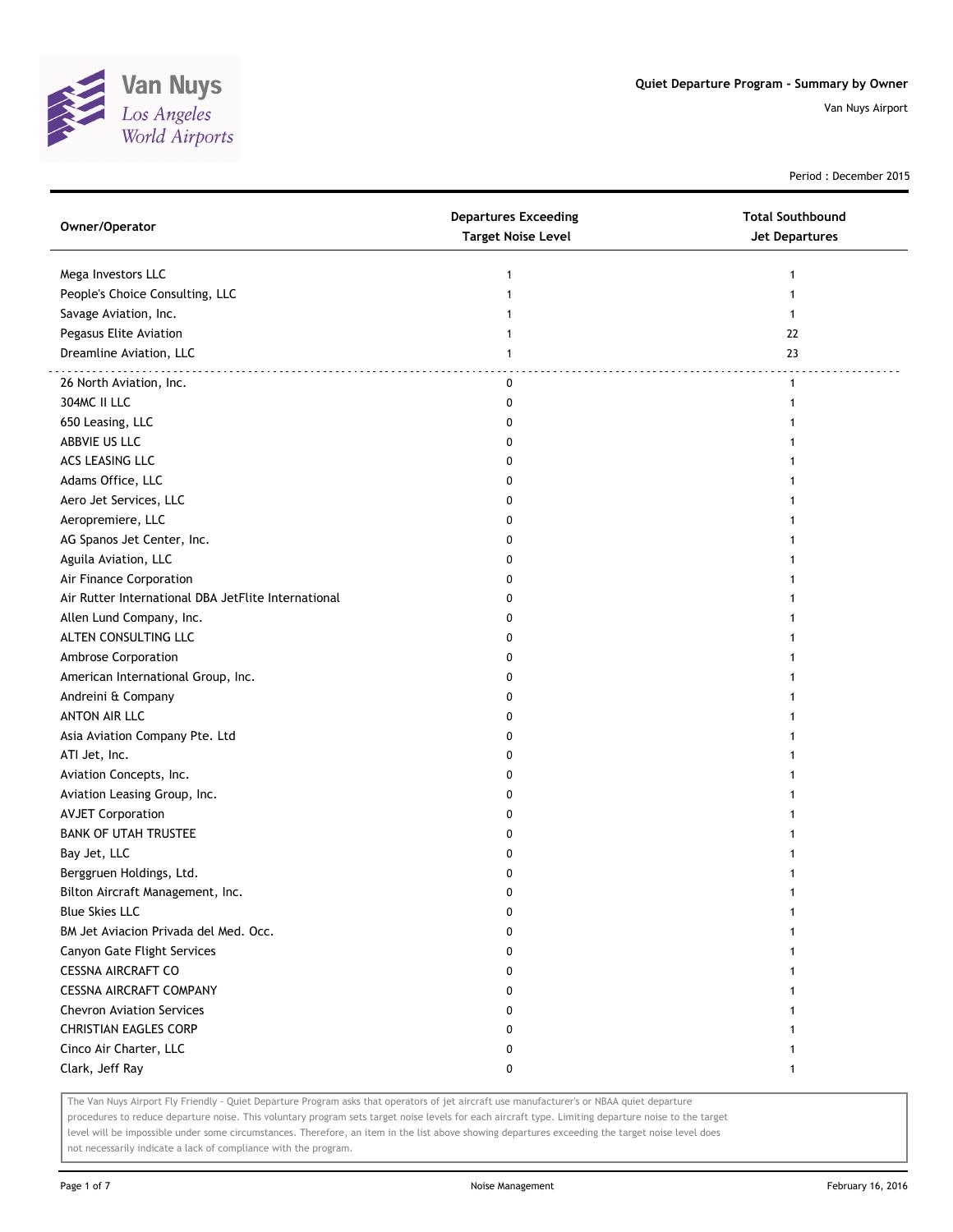

Period : December 2015

| Owner/Operator                           | <b>Departures Exceeding</b><br><b>Target Noise Level</b> | <b>Total Southbound</b><br>Jet Departures |
|------------------------------------------|----------------------------------------------------------|-------------------------------------------|
| Clos de Berry Leasing, Ltd.              | 0                                                        |                                           |
| CMB, LLC                                 | 0                                                        |                                           |
| Co-Mo, LLC                               | 0                                                        |                                           |
| Consolidated Investment Group, LLC       | 0                                                        |                                           |
| Corporate Air LLC                        | 0                                                        |                                           |
| Corporate Eagle Management Services, Inc | 0                                                        |                                           |
| Corporate Fleet Services, LLC            | 0                                                        |                                           |
| Cove Aviation Partners, LLC              | 0                                                        |                                           |
| Crescent Heights Sales, Inc.             | 0                                                        |                                           |
| Critical Air Response Enterprises, LLC   | 0                                                        |                                           |
| Culbertson Aviation, LLC                 | 0                                                        |                                           |
| DEGRAW RICHARD R TRUSTEE                 | 0                                                        |                                           |
| Desert Air 3, Ltd.                       | 0                                                        |                                           |
| East Coast Jets, Inc.                    | 0                                                        |                                           |
| EJH FALCON LLC                           | 0                                                        |                                           |
| Energy Education of Montana, Inc.        | 0                                                        |                                           |
| ExcelAire, LLC                           | 0                                                        |                                           |
| Exec 1 Aviation                          | 0                                                        |                                           |
| Execaire                                 | 0                                                        |                                           |
| Execuflight, Inc.                        | 0                                                        |                                           |
| Execujet Charter Services, Inc.          | 0                                                        |                                           |
| Fairmont Aviation, LLC                   | 0                                                        |                                           |
| Ferrer Air, LLC                          | 0                                                        |                                           |
| <b>Fitness Management Corporation</b>    | 0                                                        |                                           |
| Flight Solutions, Inc.                   | 0                                                        |                                           |
| Fltplan.com                              | 0                                                        |                                           |
| Flug, LLC                                | 0                                                        |                                           |
| <b>Flying Crown Foundation</b>           | 0                                                        |                                           |
| Gary E. Milgard Family Foundation        | 0                                                        |                                           |
| Gates Group Air, LLC                     | 0                                                        |                                           |
| Gemini Air Group, Inc.                   | 0                                                        |                                           |
| General Electric Capital Corporation     | 0                                                        |                                           |
| <b>GLC AVIATION INC</b>                  | 0                                                        |                                           |
| Green Two, Inc.                          | 0                                                        |                                           |
| <b>Grossman Company Properties</b>       | 0                                                        |                                           |
| <b>Gulfstream Aerospace Corporation</b>  | 0                                                        |                                           |
| Guthy-Renker Aviation, LLC               | 0                                                        |                                           |
| Hangar Aviation Management, LLC          | 0                                                        |                                           |
| HANGARCO III LLC                         | 0                                                        |                                           |
| HJB Enterprises, LLC                     | 0                                                        |                                           |
| HS800XP 258281 LLC                       | 0                                                        |                                           |

The Van Nuys Airport Fly Friendly - Quiet Departure Program asks that operators of jet aircraft use manufacturer's or NBAA quiet departure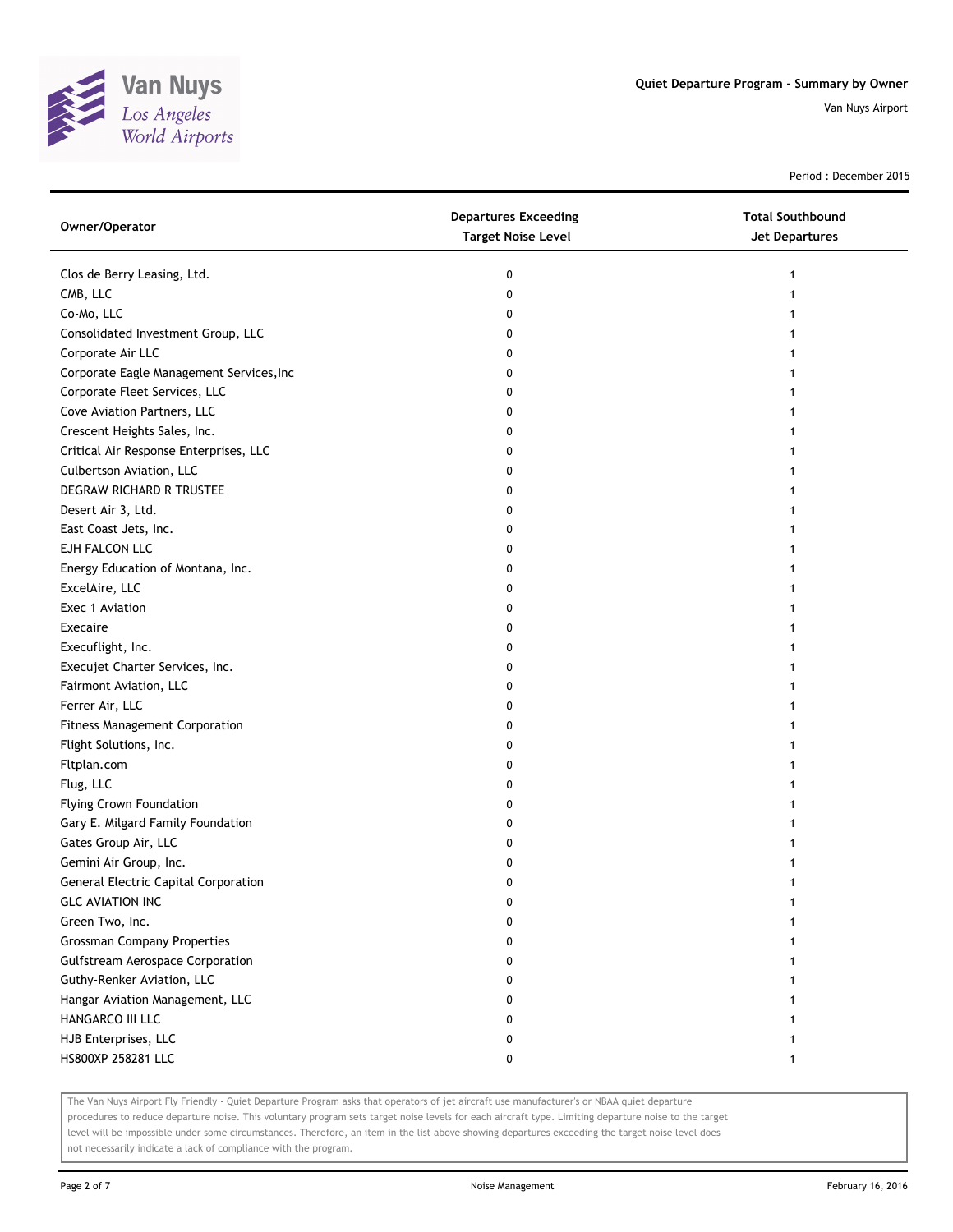

Period : December 2015

| Owner/Operator                                     | <b>Departures Exceeding</b><br><b>Target Noise Level</b> | <b>Total Southbound</b><br><b>Jet Departures</b> |
|----------------------------------------------------|----------------------------------------------------------|--------------------------------------------------|
| Hubbard Broadcasting, Inc.                         | 0                                                        |                                                  |
| IHEARTMEDIA MANAGEMENT SERVICES INC                | 0                                                        |                                                  |
| <b>IRONGATE AIR LLC</b>                            | 0                                                        |                                                  |
| J.F. Air, LLC                                      | 0                                                        |                                                  |
| J.W. Childs Associates, LP                         | 0                                                        |                                                  |
| James & Denise Walker                              | 0                                                        |                                                  |
| James Shelton, Jr.                                 | 0                                                        |                                                  |
| Jet Aviation Business Jets, Inc.                   | 0                                                        |                                                  |
| Jet Aviation/Van Nuys                              | 0                                                        |                                                  |
| Jet Equity Group                                   | 0                                                        |                                                  |
| Jet Link Investments, Inc.                         | 0                                                        |                                                  |
| Jimmy Jets, Inc.                                   | 0                                                        |                                                  |
| JMD Leasing, Inc.                                  | 0                                                        |                                                  |
| Kingston Aviation, LLC                             | 0                                                        |                                                  |
| Komar Aviation Group                               | 0                                                        |                                                  |
| KW Flight, LLC                                     | 0                                                        |                                                  |
| Latitude 33 Consulting LLC                         | 0                                                        |                                                  |
| Lewis Energy                                       | 0                                                        |                                                  |
| M & B HOLDINGS OF DELAWARE LLC                     | 0                                                        |                                                  |
| Mach One Air Charters, Inc.                        | 0                                                        |                                                  |
| Med Flight Air Ambulance, Inc.                     | 0                                                        |                                                  |
| Meridian Air Charter                               | 0                                                        |                                                  |
| Metropolitan Aviation, LLC                         | 0                                                        |                                                  |
| Michael Dorn                                       | 0                                                        |                                                  |
| Mid America Jet, Inc.                              | 0                                                        |                                                  |
| Moelis & Company Manager, LLC                      | 0                                                        |                                                  |
| Morningstar Partners, Ltd., DBA Auroa Jet Partners | 0                                                        |                                                  |
| Mustang Management Group, LLC                      | 0                                                        |                                                  |
| Nevada Air Transport, LLC                          | 0                                                        |                                                  |
| Newsflight, Inc.                                   | 0                                                        |                                                  |
| NMH Aviation, Inc.                                 | 0                                                        |                                                  |
| Norman Aircraft Leasing, Inc.                      | 0                                                        |                                                  |
| NWW Excel, Inc.                                    | o                                                        |                                                  |
| P & P AVIATION LLC                                 | 0                                                        |                                                  |
| PAC COAST                                          | 0                                                        |                                                  |
| Pacific Detroit Realty, LLC                        | 0                                                        |                                                  |
| Paragon                                            | 0                                                        |                                                  |
| Paragon Transport Management, LLC                  | 0                                                        |                                                  |
| Penske Jet, Inc.                                   | 0                                                        |                                                  |
| Pilgrim Enterprises C/O Castle & Cook              | 0                                                        |                                                  |
| Pittco Aviation, Inc.                              | 0                                                        |                                                  |

The Van Nuys Airport Fly Friendly - Quiet Departure Program asks that operators of jet aircraft use manufacturer's or NBAA quiet departure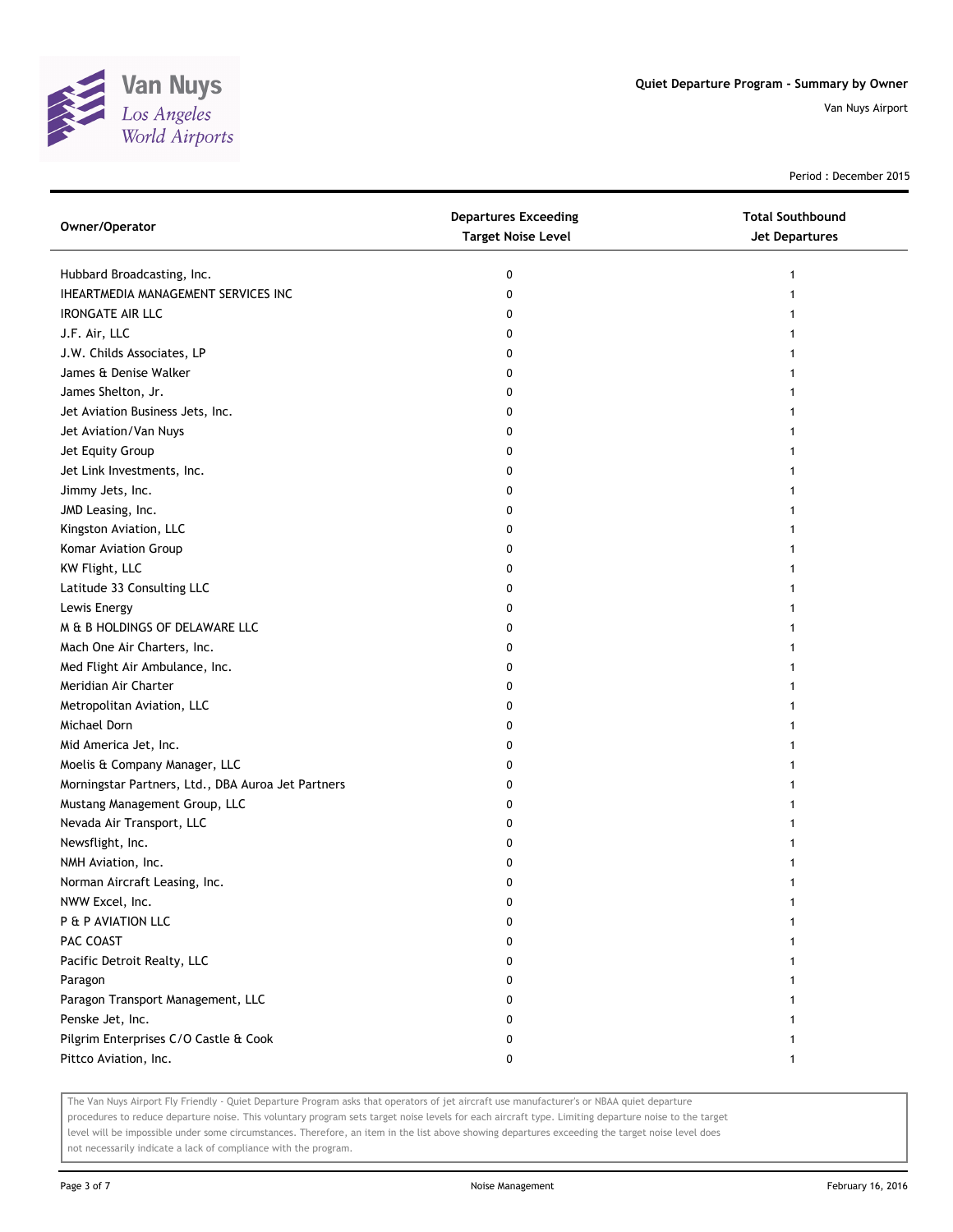

Period : December 2015

| PLATINUM DUNES PRODUCTIONS<br>0<br>1<br>Platinum Equity, LLC<br>0<br>PMC Global, Inc.<br>0<br>Priester Aviation, LLC<br>0<br>Quad / Air, LLC<br>0<br><b>RCK AVIATION LLC</b><br>0<br>Red, White, & Blue Pictures, Inc.<br>0<br>Redgate Partners, LLC<br>0<br>REEF PARTNERS LLC<br>0<br>RGCC, LLC<br>0<br>RICE LAKE PRODUCTS INC<br>0<br>RSF Management Services, Inc.<br>0<br>SALFI Investment Company, Ltd.<br>0<br>Santa Barbara Executive Jet<br>0<br>SC Aviation, Inc.<br>0<br>Scott, D. Gregory<br>0<br>Seagull Aircraft Corporation<br>0<br>SILVERHAWK AVIATION CHARTER<br>0<br>Sixteen Sixty Four LLC<br>0<br><b>SN5028 LLC</b><br>0<br><b>STA Jets</b><br>0 |
|---------------------------------------------------------------------------------------------------------------------------------------------------------------------------------------------------------------------------------------------------------------------------------------------------------------------------------------------------------------------------------------------------------------------------------------------------------------------------------------------------------------------------------------------------------------------------------------------------------------------------------------------------------------------|
|                                                                                                                                                                                                                                                                                                                                                                                                                                                                                                                                                                                                                                                                     |
|                                                                                                                                                                                                                                                                                                                                                                                                                                                                                                                                                                                                                                                                     |
|                                                                                                                                                                                                                                                                                                                                                                                                                                                                                                                                                                                                                                                                     |
|                                                                                                                                                                                                                                                                                                                                                                                                                                                                                                                                                                                                                                                                     |
|                                                                                                                                                                                                                                                                                                                                                                                                                                                                                                                                                                                                                                                                     |
|                                                                                                                                                                                                                                                                                                                                                                                                                                                                                                                                                                                                                                                                     |
|                                                                                                                                                                                                                                                                                                                                                                                                                                                                                                                                                                                                                                                                     |
|                                                                                                                                                                                                                                                                                                                                                                                                                                                                                                                                                                                                                                                                     |
|                                                                                                                                                                                                                                                                                                                                                                                                                                                                                                                                                                                                                                                                     |
|                                                                                                                                                                                                                                                                                                                                                                                                                                                                                                                                                                                                                                                                     |
|                                                                                                                                                                                                                                                                                                                                                                                                                                                                                                                                                                                                                                                                     |
|                                                                                                                                                                                                                                                                                                                                                                                                                                                                                                                                                                                                                                                                     |
|                                                                                                                                                                                                                                                                                                                                                                                                                                                                                                                                                                                                                                                                     |
|                                                                                                                                                                                                                                                                                                                                                                                                                                                                                                                                                                                                                                                                     |
|                                                                                                                                                                                                                                                                                                                                                                                                                                                                                                                                                                                                                                                                     |
|                                                                                                                                                                                                                                                                                                                                                                                                                                                                                                                                                                                                                                                                     |
|                                                                                                                                                                                                                                                                                                                                                                                                                                                                                                                                                                                                                                                                     |
|                                                                                                                                                                                                                                                                                                                                                                                                                                                                                                                                                                                                                                                                     |
|                                                                                                                                                                                                                                                                                                                                                                                                                                                                                                                                                                                                                                                                     |
|                                                                                                                                                                                                                                                                                                                                                                                                                                                                                                                                                                                                                                                                     |
|                                                                                                                                                                                                                                                                                                                                                                                                                                                                                                                                                                                                                                                                     |
| <b>Starbase Aviation</b><br>0                                                                                                                                                                                                                                                                                                                                                                                                                                                                                                                                                                                                                                       |
| Tango Air, Inc., DBA Schubach Aviation<br>0                                                                                                                                                                                                                                                                                                                                                                                                                                                                                                                                                                                                                         |
| Tempus Jets<br>0                                                                                                                                                                                                                                                                                                                                                                                                                                                                                                                                                                                                                                                    |
| The Employers Benefit Group, LLC<br>0                                                                                                                                                                                                                                                                                                                                                                                                                                                                                                                                                                                                                               |
| Toyota Motor Sales USA, Inc.<br>0                                                                                                                                                                                                                                                                                                                                                                                                                                                                                                                                                                                                                                   |
| Trijet Aviation Management, LLC<br>0                                                                                                                                                                                                                                                                                                                                                                                                                                                                                                                                                                                                                                |
| Tull Family Trust C/O Mickey Segal<br>0                                                                                                                                                                                                                                                                                                                                                                                                                                                                                                                                                                                                                             |
| Turner Aero, LLC<br>0                                                                                                                                                                                                                                                                                                                                                                                                                                                                                                                                                                                                                                               |
| Twin Cities Air Service, LLC<br>0                                                                                                                                                                                                                                                                                                                                                                                                                                                                                                                                                                                                                                   |
| Ultimate Jetcharters<br>0                                                                                                                                                                                                                                                                                                                                                                                                                                                                                                                                                                                                                                           |
| Valley Logistics, LLC<br>0                                                                                                                                                                                                                                                                                                                                                                                                                                                                                                                                                                                                                                          |
| VIRGIN BLUE AIRLINES Pty Ltd<br>0                                                                                                                                                                                                                                                                                                                                                                                                                                                                                                                                                                                                                                   |
| Walker, L. Dudley<br>0                                                                                                                                                                                                                                                                                                                                                                                                                                                                                                                                                                                                                                              |
| WaterStreet Aviation, LLC<br>0                                                                                                                                                                                                                                                                                                                                                                                                                                                                                                                                                                                                                                      |
| <b>Westair Corporation</b><br>0                                                                                                                                                                                                                                                                                                                                                                                                                                                                                                                                                                                                                                     |
| WILMINGTON TRUST CO TRUSTEE<br>0                                                                                                                                                                                                                                                                                                                                                                                                                                                                                                                                                                                                                                    |
| Windsor Jet Management<br>0                                                                                                                                                                                                                                                                                                                                                                                                                                                                                                                                                                                                                                         |
| WING AND A PRAYER INC<br>0                                                                                                                                                                                                                                                                                                                                                                                                                                                                                                                                                                                                                                          |
| Wolfe Air Aviation<br>0                                                                                                                                                                                                                                                                                                                                                                                                                                                                                                                                                                                                                                             |
| Yeastern Air, LLC<br>0                                                                                                                                                                                                                                                                                                                                                                                                                                                                                                                                                                                                                                              |

The Van Nuys Airport Fly Friendly - Quiet Departure Program asks that operators of jet aircraft use manufacturer's or NBAA quiet departure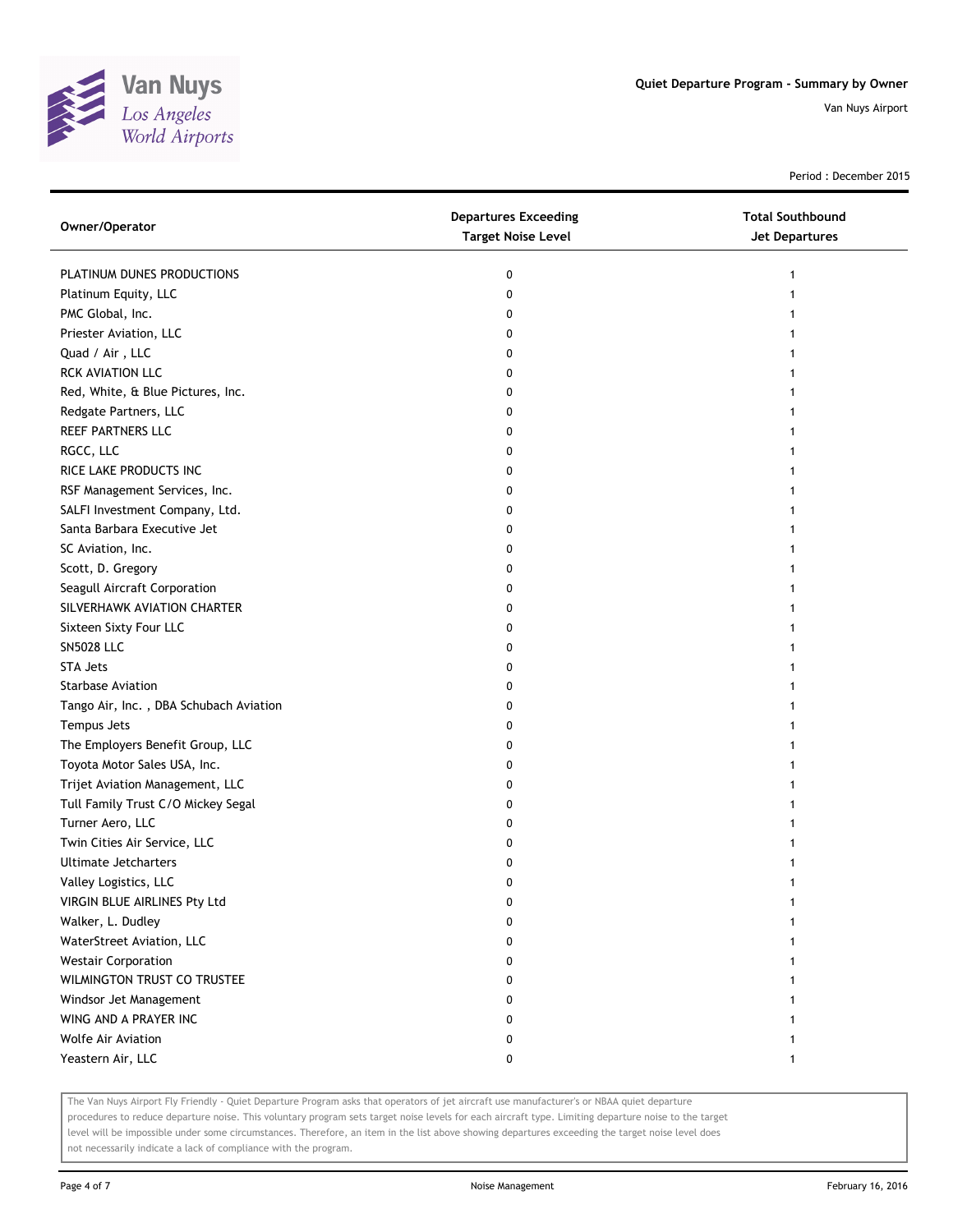

Period : December 2015

| Owner/Operator                           | <b>Departures Exceeding</b><br><b>Target Noise Level</b> | <b>Total Southbound</b><br>Jet Departures |
|------------------------------------------|----------------------------------------------------------|-------------------------------------------|
| 548WC LLC                                | 0                                                        | $\overline{2}$                            |
| Acabel, LLC                              | 0                                                        | $\overline{2}$                            |
| Aero Air, LLC                            | 0                                                        | $\overline{2}$                            |
| Air Kaitar, LLC                          | 0                                                        | $\overline{2}$                            |
| Altria Client Services, Inc.             | 0                                                        | $\overline{2}$                            |
| BioBird, LLC                             | 0                                                        | $\overline{2}$                            |
| Caesars Entertainment Operating Co., Inc | 0                                                        | 2                                         |
| Clear Channel Communication, Inc.        | 0                                                        | 2                                         |
| Colony Capital, LLC                      | 0                                                        | 2                                         |
| Corporate Flight International           | 0                                                        | 2                                         |
| Current Aviation Group, Inc.             | 0                                                        | 2                                         |
| Deer Horn Aviation Ltd Co                | 0                                                        | 2                                         |
| DuPage Aerospace Corporation             | 0                                                        | 2                                         |
| Elite Aviation, LLC                      | 0                                                        | 2                                         |
| Fair Wind Air Charter                    | 0                                                        | 2                                         |
| FBO Professionals Group, Inc.            | 0                                                        | $\overline{2}$                            |
| <b>Gama Aviation</b>                     | 0                                                        | 2                                         |
| IAC/InterActive Corporation              | 0                                                        | 2                                         |
| JACAIR, LLC                              | 0                                                        | $\overline{2}$                            |
| Journey Aviation, LLC                    | 0                                                        | $\overline{2}$                            |
| Kaiser Air                               | 0                                                        | $\overline{2}$                            |
| La Muse Partners, LLC                    | 0                                                        | 2                                         |
| Latitude 33 Aviation LLC                 | 0                                                        | $\overline{2}$                            |
| Leonard Green & Partners, LLC            | 0                                                        | 2                                         |
| Mannco, LLC                              | 0                                                        | 2                                         |
| MCS Leasing, Inc.                        | 0                                                        | $\overline{2}$                            |
| Mountain Aviation, Inc.                  | 0                                                        | 2                                         |
| N36MU, LLC                               | 0                                                        | 2                                         |
| NantWorks, LLC                           | 0                                                        | 2                                         |
| Occidental Petroleum Corporation         | 0                                                        | 2                                         |
| RB Aircraft Leasing, LLC                 | 0                                                        | $\overline{2}$                            |
| Running Water Land and Cattle Company    | 0                                                        | 2                                         |
| Seneca Flight Operations                 | 0                                                        | 2                                         |
| Space Exploration Technologies           | 0                                                        | $\overline{2}$                            |
| Talon Air, Inc.                          | 0                                                        | $\overline{2}$                            |
| <b>TEXTRON FINANCIAL CORP</b>            | 0                                                        | $\mathbf{2}$                              |
| <b>TFT Aviation</b>                      | 0                                                        | $\mathbf{2}$                              |
| The Kroger Company                       | 0                                                        | 2                                         |
| Ultra-Lux Jets, Inc.                     | 0                                                        | 2                                         |
| Velox Aircraft, LLC                      | 0                                                        | $\mathbf{2}$                              |
| Westfield Aviation, Inc. Pty. Ltd.       | 0                                                        | $\mathbf{2}$                              |

The Van Nuys Airport Fly Friendly - Quiet Departure Program asks that operators of jet aircraft use manufacturer's or NBAA quiet departure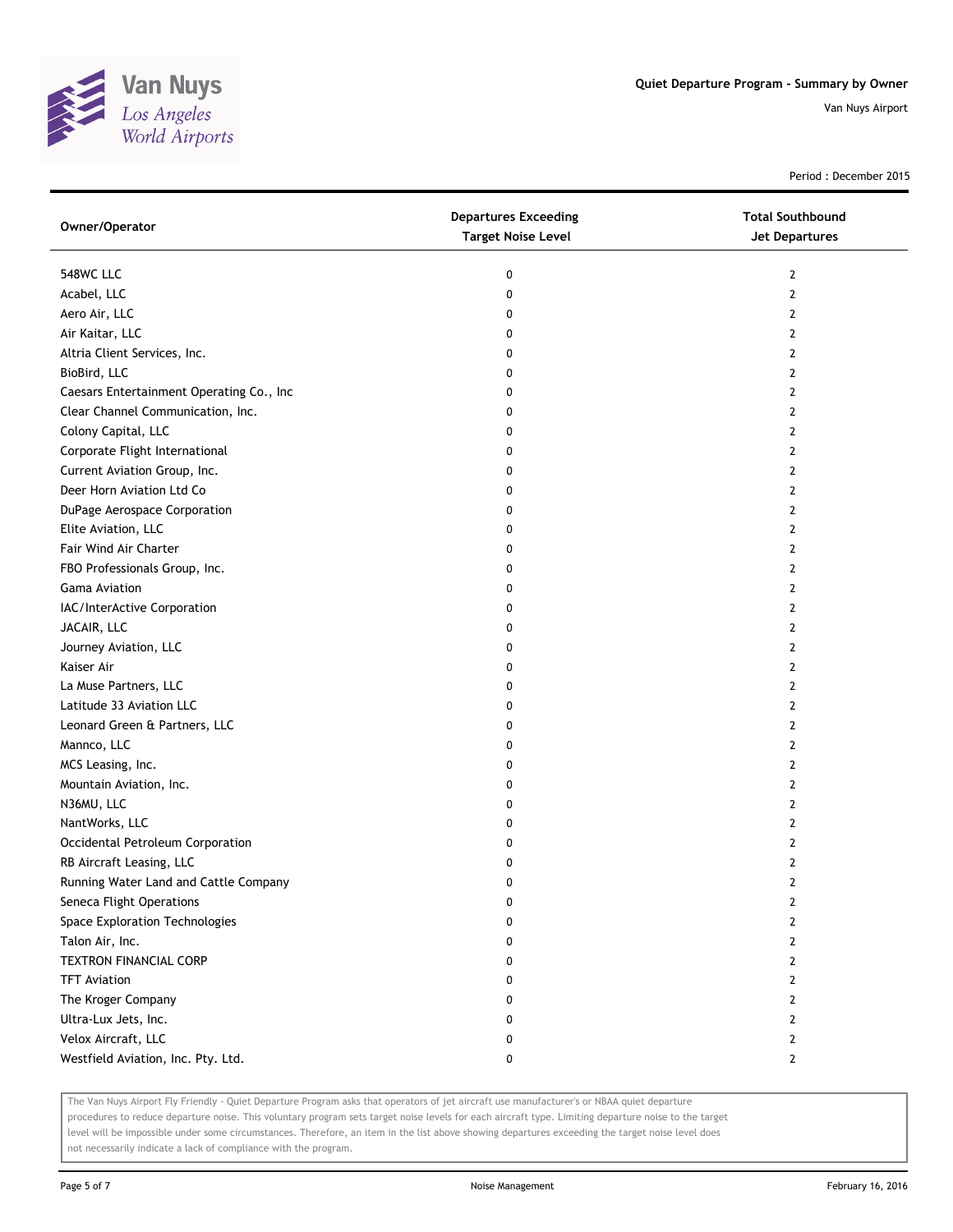

Period : December 2015

| Owner/Operator                           | <b>Departures Exceeding</b><br><b>Target Noise Level</b> | <b>Total Southbound</b><br>Jet Departures |
|------------------------------------------|----------------------------------------------------------|-------------------------------------------|
| WIV Air, LLC                             | 0                                                        | $\overline{2}$                            |
| Air 7 LLC                                | 0                                                        | 3                                         |
| Blue Sky 45, LLC                         | 0                                                        | 3                                         |
| CENTRAL MANAGEMENT SERVICES II LLC       | 0                                                        | 3                                         |
| Challenger Aircraft Charters, LLC        | 0                                                        | 3                                         |
| Delta Private Jets                       | 0                                                        | 3                                         |
| Gama Charters, Inc.                      | 0                                                        | 3                                         |
| Jet Linx Aviation, LLC                   | 0                                                        | 3                                         |
| K/S Aviation, LLC                        | 0                                                        | 3                                         |
| Mendota Aircraft Management, LLC         | 0                                                        | 3                                         |
| Mr. Chow Enterprises, Ltd.               | 0                                                        | 3                                         |
| PARAGON                                  | 0                                                        | 3                                         |
| PARAGON 441 LLC.                         | 0                                                        | 3                                         |
| Raspberry Consulting, LLC                | 0                                                        | 3                                         |
| Regdalin Aviation, LLC                   | 0                                                        | 3                                         |
| Silver Air                               | 0                                                        | 3                                         |
| Solairus Aviation                        | 0                                                        | 3                                         |
| Superior Transportation Associates, Inc. | 0                                                        | 3                                         |
| West Coast Charters, LLC                 | 0                                                        | 3                                         |
| <b>Wilshire Associates</b>               | 0                                                        | 3                                         |
| ZMG Aviation, LLC                        | 0                                                        | 3                                         |
| Air Lease Corporation                    | 0                                                        | 4                                         |
| A-Ron Resources, LLC                     | 0                                                        | 4                                         |
| Avalon Capital Group, LLC                | 0                                                        | 4                                         |
| Aviation Consultants, Inc.               | 0                                                        | 4                                         |
| Channel Island Aviation, Inc.            | 0                                                        | 4                                         |
| Chino Euclid, LLC                        | 0                                                        | 4                                         |
| Executive Jet Management, Inc.           | 0                                                        | 4                                         |
| FL Aviation Corp.                        | 0                                                        | 4                                         |
| Hollister Aviation, LLC                  | 0                                                        | 4                                         |
| Jet-Alliance, Inc.                       | 0                                                        | 4                                         |
| Prime Jet, LLC                           | 0                                                        | 4                                         |
| Sands Aviation, LLC                      | 0                                                        |                                           |
| SCHIPPER MICHAEL J                       | 0                                                        |                                           |
| Travel Management Company, Ltd           | 0                                                        |                                           |
| SKA Consulting, LLC                      | 0                                                        | 5                                         |
| Desert Jet, LLC                          | 0                                                        | 6                                         |
| Flightplan                               | 0                                                        | 6                                         |
| FltPlan.com                              | 0                                                        | 6                                         |
| Heir to Air, Inc.                        | 0                                                        | 6                                         |
| Landmark Aviation                        | 0                                                        | 6                                         |

The Van Nuys Airport Fly Friendly - Quiet Departure Program asks that operators of jet aircraft use manufacturer's or NBAA quiet departure